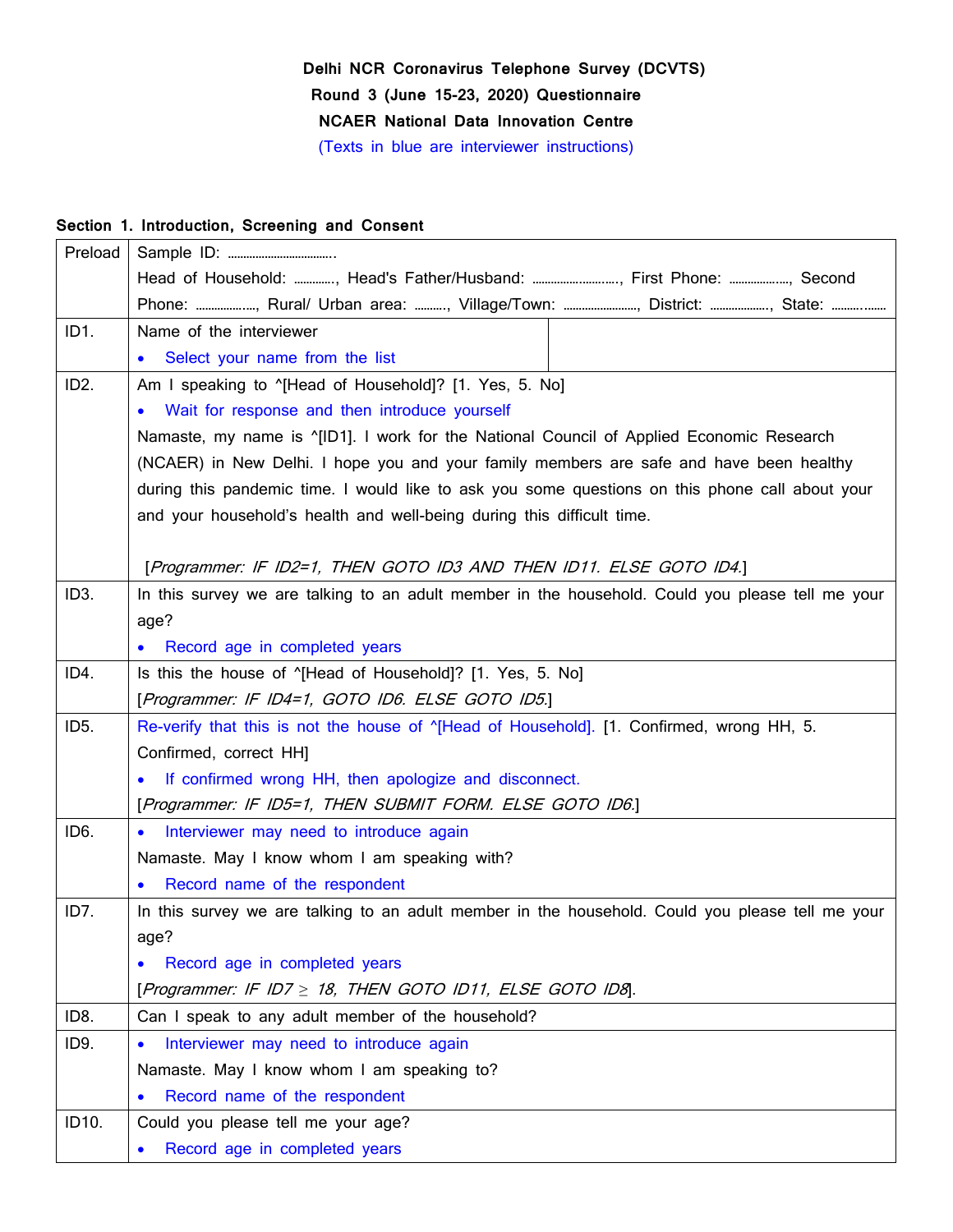| ID11.                                                                                          | <b>Consent</b>                                                                                         |  |  |  |  |
|------------------------------------------------------------------------------------------------|--------------------------------------------------------------------------------------------------------|--|--|--|--|
|                                                                                                | Sometime back during the lockdown period in April, we contacted your household to understand           |  |  |  |  |
| the health and well-being of members of your household. On today's phone call, I would like to |                                                                                                        |  |  |  |  |
|                                                                                                | ask you a few questions to understand how you and your household have coped with the                   |  |  |  |  |
|                                                                                                | extended lockdown and also to know your thoughts about returning to normal life as it used to be       |  |  |  |  |
|                                                                                                | before the lockdown. This conversation will take only about 15 minutes of your time. Your              |  |  |  |  |
|                                                                                                | information will be used together with the information collected from many other households in the     |  |  |  |  |
|                                                                                                | Delhi NCR to improve the response to the Coronavirus outbreak and to understand how to restore         |  |  |  |  |
|                                                                                                | normalcy in the lives of people and in economic activities. Your specific responses will be kept       |  |  |  |  |
|                                                                                                | confidential by NCAER.                                                                                 |  |  |  |  |
|                                                                                                | Participation in this brief survey is voluntary. If you choose not to reply to any of the questions in |  |  |  |  |
|                                                                                                | this questionnaire, you are free to do so. Do you have a little time to talk to me now?                |  |  |  |  |
|                                                                                                | • If 1, Click "Next" to start the interview                                                            |  |  |  |  |
|                                                                                                | If 2, Click "Resume later" and close the browser<br>$\bullet$                                          |  |  |  |  |
|                                                                                                | If 3, Click "Next" to submit form<br>$\bullet$                                                         |  |  |  |  |
|                                                                                                | 1. Yes                                                                                                 |  |  |  |  |
|                                                                                                | 2.<br>No, call me at a later time                                                                      |  |  |  |  |
|                                                                                                | No, refused<br>3.                                                                                      |  |  |  |  |

#### **Section 2. Social distancing**

As you know starting March 25 we were under lockdown for more than two months and now the government has relaxed the lockdown so that we can gradually get back to normal life. First, I would like to ask a few questions about social distancing during the current situation of a relaxed lockdown.

| SI.No.            | <b>Questions</b>                                  |    | <b>Response options</b>                    |  |  |
|-------------------|---------------------------------------------------|----|--------------------------------------------|--|--|
| SD1.              | How many people currently reside in your house?   |    | Numbers                                    |  |  |
| SD <sub>2</sub> . | Do you have any member in your household aged     |    | 1. Yes                                     |  |  |
|                   | 60 years or above?                                | 5. | No                                         |  |  |
| SD3.              | In the last one week, have you or other members   | 1. | Going to the work place such as office,    |  |  |
|                   | of your household started doing the following     |    | factory, agricultural field, mandi         |  |  |
|                   | activities?                                       |    | Going to coaching centres, private tuition |  |  |
|                   | Read out the responses one by one                 | 3. | Going to religious places like temple,     |  |  |
|                   | Record all that applies                           |    | mosque, gurudwara, church, etc.            |  |  |
|                   |                                                   |    | 4. Visiting family, friends, relatives, or |  |  |
|                   |                                                   |    | attending social functions                 |  |  |
|                   | [Programmer: IF option 5 is selected no other     |    | 5. No one has resumed any of the above     |  |  |
|                   | options can be selected]                          |    | activities                                 |  |  |
| SD4.              | In the last one week, did you go outside your     |    | 1. Yes                                     |  |  |
|                   | house for any reason?                             | 5. | No.                                        |  |  |
|                   | This question pertains to respondent only         |    |                                            |  |  |
|                   | [Programmer: IF (SD4=5), GOTO SD7]                |    |                                            |  |  |
| SD <sub>5</sub> . | The last time when you went outside your house,   |    | 1. Wore a mask/ Nose and mouth covering    |  |  |
|                   | what precautions did you take to prevent yourself |    |                                            |  |  |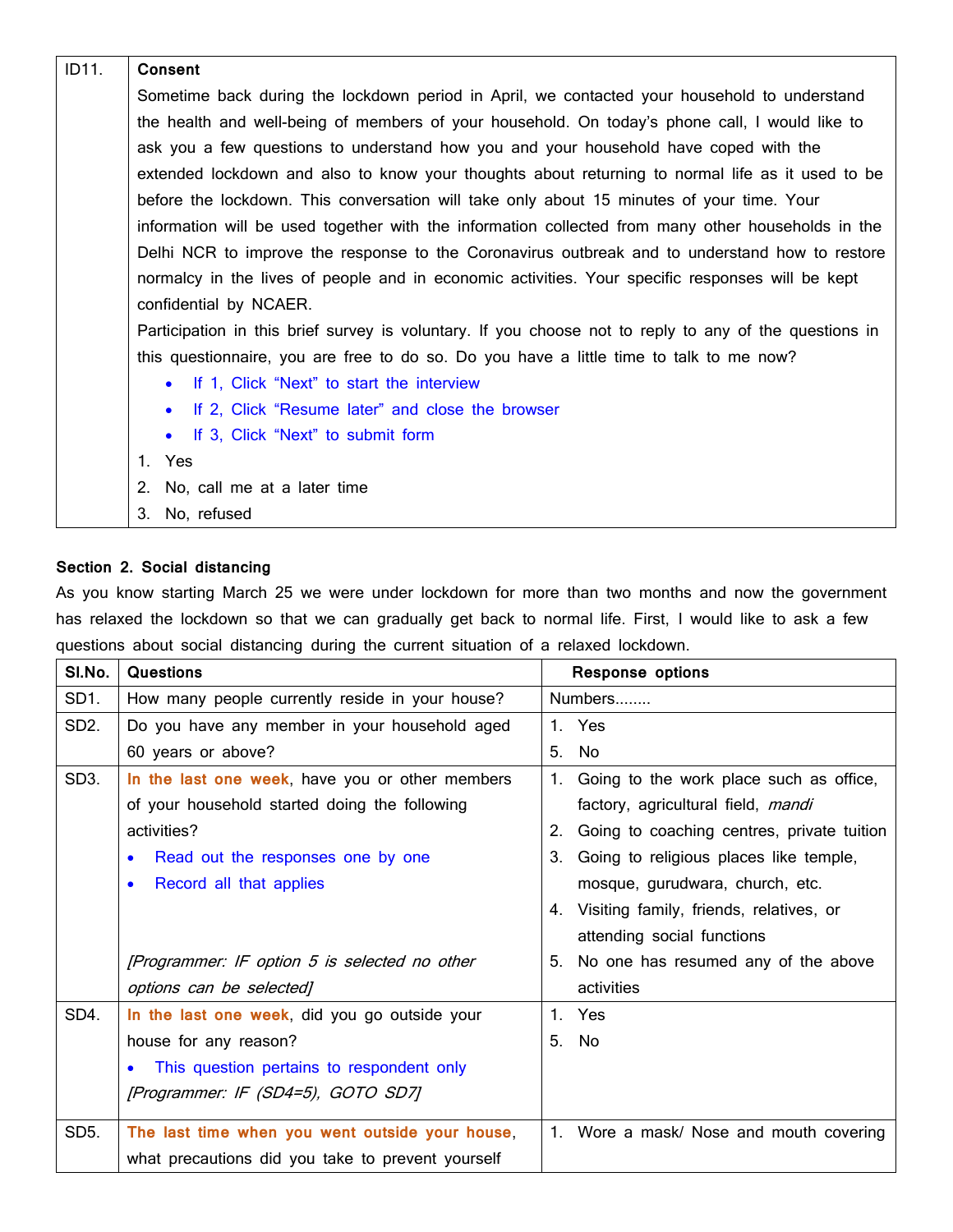|      | from getting infected with the Coronavirus during           | 2.<br>Tried to maintain a distance 3 feet or |
|------|-------------------------------------------------------------|----------------------------------------------|
|      | your visit and after returning home?                        | more from others                             |
|      | DO NOT read out the responses                               | Wore a pair of gloves<br>3.                  |
|      | Check all that the respondent mentions                      | Washed my hands with soap after<br>4.        |
|      |                                                             | coming back home                             |
|      |                                                             | Used hand sanitizer<br>5.                    |
|      | [Programmer: IF 8 is selected no other options can          | 6. Put away the clothing I wore for          |
|      | be selected]                                                | separate washing                             |
|      |                                                             | Took a bath after returning home<br>7.       |
|      |                                                             | Did not take any precautions<br>8.           |
|      |                                                             | Other<br>9.                                  |
| SD6. | How many people did you come in direct contact              | Numbers                                      |
|      | with <b>yesterday</b> outside your house? A direct contact  |                                              |
|      | is defined as being in the physical presence of             |                                              |
|      | another person within 6 feet (2 meters). Think about        |                                              |
|      | the time from when you woke up in the morning till          |                                              |
|      | when you slept yesterday night.                             |                                              |
|      | Do not include members residing in the house.               |                                              |
|      | If did not go out yesterday or no contact made<br>$\bullet$ |                                              |
|      | outside the house, record [0].                              |                                              |
| SD7. | According to you, what is the chance that you or            | 1. Someone in the household is already       |
|      | your household members can get infected with the            | infected                                     |
|      | Coronavirus?                                                | High chance<br>2.                            |
|      |                                                             | 3.<br>Moderate chance                        |
|      |                                                             | Low chance<br>4.                             |
|      |                                                             | No chance<br>5.                              |
|      |                                                             | Don't Know                                   |

# **Section 3. Economic Impact of Coronavirus on household**

Now I would like to ask you a few questions about how your household has been impacted due to the Coronavirus pandemic.

| SI.No. | <b>Questions</b>                                                | <b>Response options</b> |
|--------|-----------------------------------------------------------------|-------------------------|
| IM1.   | Compared to before the lockdown, did your monthly               | 1. Very much            |
|        | household income fall in the month of May?                      | 2. Somewhat             |
|        | For clarification, tell the respondent to compare with          | 3. Not at all           |
|        | the average monthly income before lockdown.                     |                         |
|        | If the household is expected to receive money, but<br>$\bullet$ |                         |
|        | did not actually receive it then consider it as income          |                         |
|        | loss.                                                           |                         |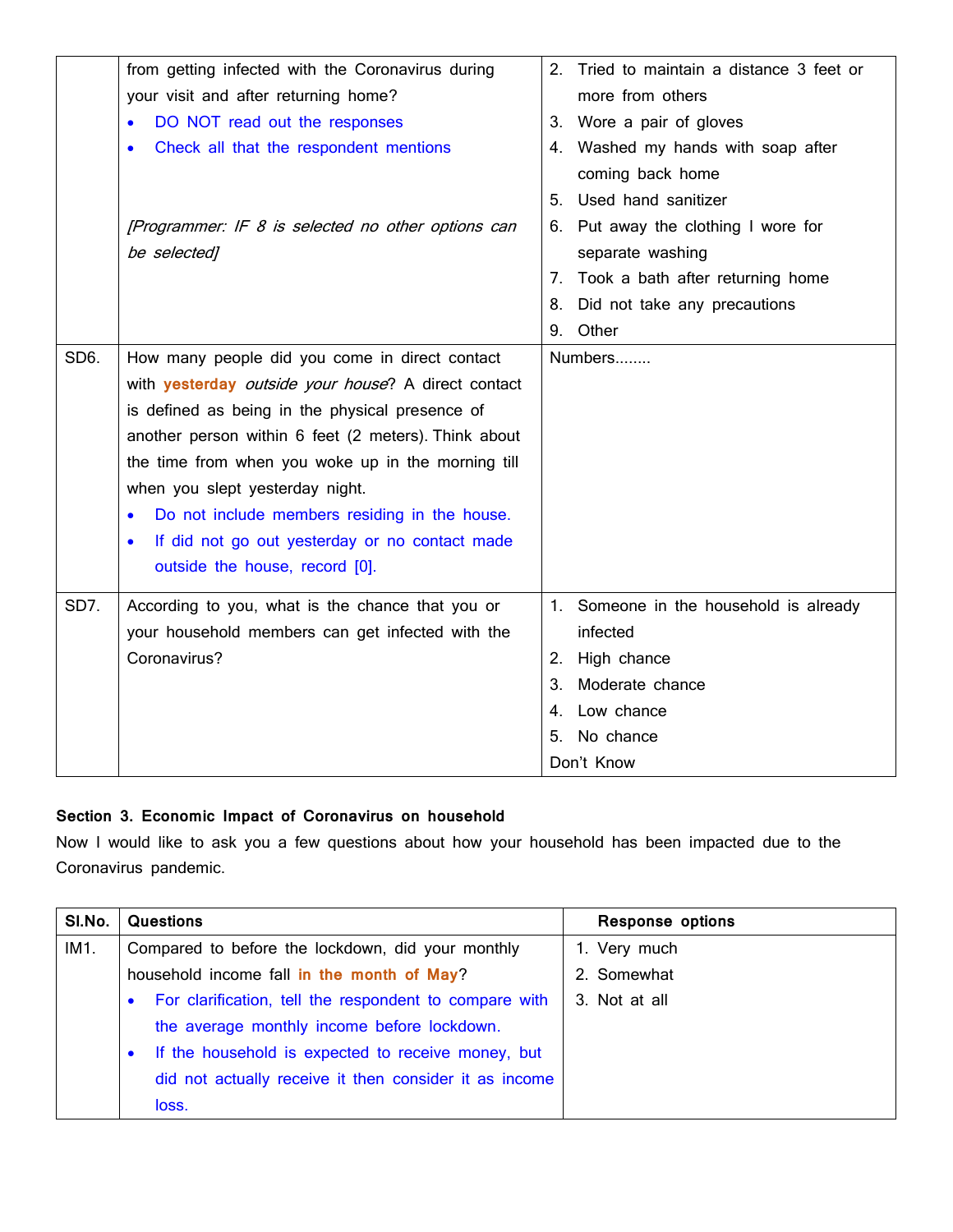| IM2. | In the month of May, did you or any member of your                | 1.                    | Grains (Rice, wheat etc.)                 |
|------|-------------------------------------------------------------------|-----------------------|-------------------------------------------|
|      | household experience any increase in prices for the               | 2.                    | <b>Pulses</b>                             |
|      | following items?                                                  | 3.                    | Vegetables and fruits                     |
|      | Read out the responses one by one                                 | 4.                    | Milk and milk products                    |
|      | Record all that applies                                           | 5.                    | Eggs, meat, fish                          |
|      |                                                                   | 6.                    | Cooking fuel                              |
|      | [Programmer: IF option 7 is selected no other options             | 7.                    | Did not experience increase in prices     |
|      | can be selected]                                                  |                       | in any of the above items                 |
| IM3. | Since the lockdown, has there been any time when                  | Yes<br>$\mathbf{1}$ . |                                           |
|      | you or others in your household did not have enough               | No<br>5.              |                                           |
|      | food to eat because of lack of money or other                     |                       |                                           |
|      | resources?                                                        |                       |                                           |
| IM4. | Since the lockdown, did you or any member of your                 | 1.<br>Yes             |                                           |
|      | household borrow money to manage day-to-day                       | 2.                    | Tried to borrow, did not get              |
|      | expenses/consumption?                                             | 3.                    | Did not borrow                            |
|      | If money taken from parents, relatives or friends                 |                       |                                           |
|      | need to be repaid, then consider that as borrowing                |                       |                                           |
|      | If borrowed money to pay rent, record [YES]                       |                       |                                           |
| IM5. | Do you live in a rented property?                                 | Yes<br>$\mathbf{1}$ . |                                           |
|      | If lived in a rented property before the lockdown,                | No<br>5.              |                                           |
|      | but currently lives with friend or relative because of            |                       |                                           |
|      | inability to pay rent, record YES.                                |                       |                                           |
|      | [Programmer: IF (IM5 = 5) GOTO IM7]                               |                       |                                           |
| IM6. | For the month of May, did you pay your full rent, were            | 1.                    | Paid full rent                            |
|      | unable to pay rent, or did your landlord reduce                   | 2.                    | Paid reduced rent                         |
|      | rent/defer rent payment?                                          | 3.                    | Landlord deferred/waived off rent         |
|      | If borrowed and paid rent, record [1] or [2]                      |                       | payment                                   |
|      | accordingly                                                       |                       | 4. Landlord asked for rent, but could not |
|      | If vacated the premise before May, record [5] or [6]<br>$\bullet$ | pay                   |                                           |
|      |                                                                   | 5.                    | Had to vacate the premise because         |
|      |                                                                   |                       | of inability to pay rent                  |
|      |                                                                   | 6.                    | Had to vacate premise for other           |
|      |                                                                   |                       | reasons                                   |
| IM7. | Since the lockdown, have you changed your place of                | 1.<br>Yes             |                                           |
|      | residence due to coronavirus related reasons?                     | No<br>5.              |                                           |
|      | If change of residence is not related to coronavirus              |                       |                                           |
|      | (e.g., end of lease agreement), record [No]                       |                       |                                           |
|      | [Programmer: IF (IM7 = 5) GOTO OG1]                               |                       |                                           |
| IM8. | Since the lockdown, did you move back to your native              | Yes<br>1.             |                                           |
|      | place?                                                            | 5.<br>No              |                                           |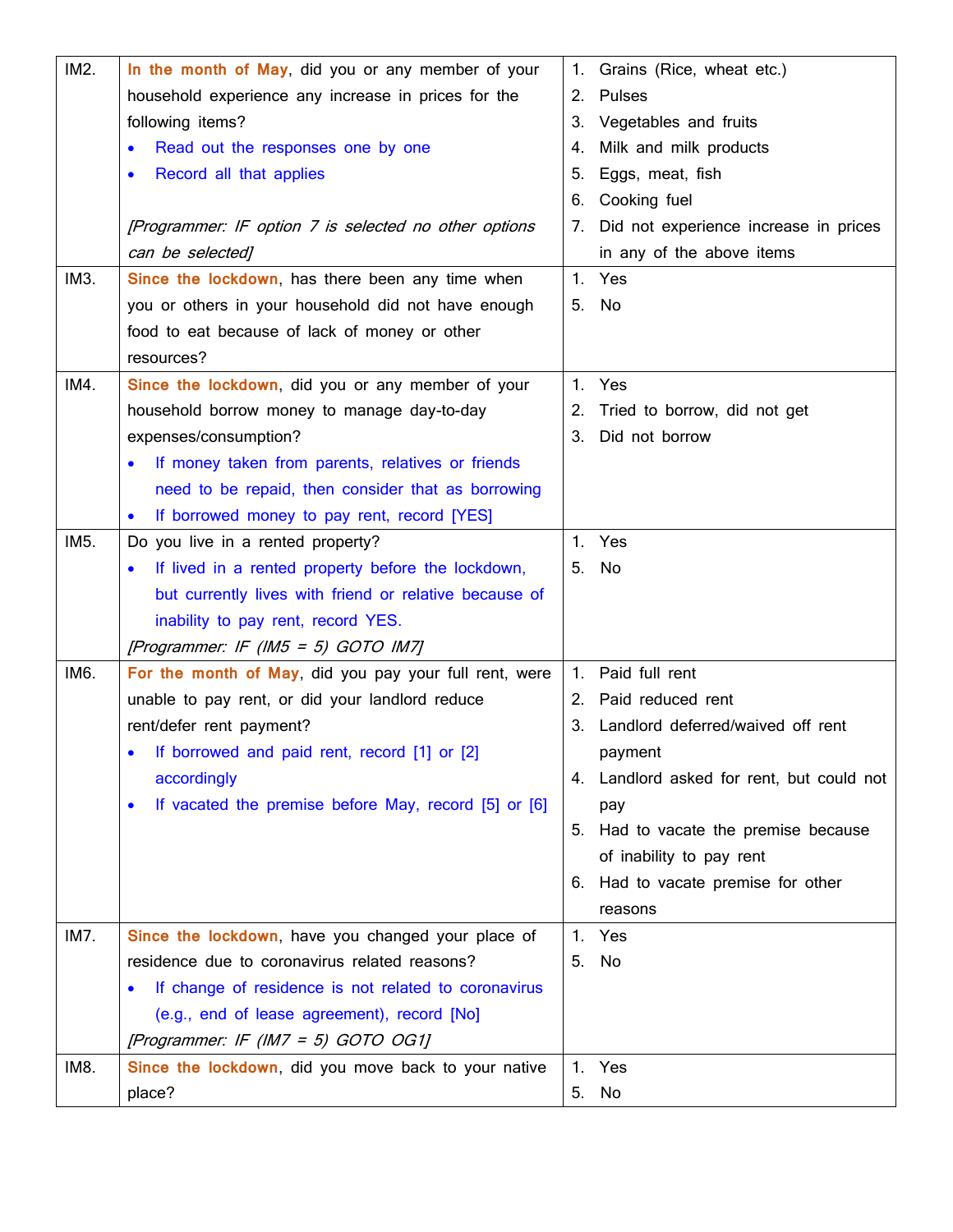#### **Section 4. Impact on occupational groups**

Now I would like to ask a few questions to know your household's main source of income and how the household's livelihood has been affected by the lockdown.

| SI.No. | Questions                                                       | <b>Response options</b> |                                    |  |
|--------|-----------------------------------------------------------------|-------------------------|------------------------------------|--|
| OG1.   | What was the <i>main</i> source of income for your              |                         | Cultivation                        |  |
|        | household before the lockdown?                                  |                         | Non-farm business                  |  |
|        | If the household has more than one source of<br>$\bullet$       | 3.                      | Salaried work                      |  |
|        | income, then main source refers to the highest                  | 4.                      | Casual wage work (agricultural and |  |
|        | income source                                                   |                         | non-agricultural)                  |  |
|        | If the total agricultural land has been leased out<br>$\bullet$ | 5.                      | Rent, pension, remittances, other  |  |
|        | (not sharecropped), record [5]                                  |                         |                                    |  |

[Programmer: IF (OG1 <sup>=</sup> 1) GOTO OG2 (Cultivation module); IF (OG1 <sup>=</sup> 2) GOTO OG12 (Business module); IF (OG1 <sup>=</sup> 3) GOTO OG22 (Salaried work module); IF (OG1 <sup>=</sup> 4) GOTO OG34 (Casual wage work module); IF (OG1 = 5) GOTO OG41 (Rent and remittance module);

### **4a. Cultivation**

| SI.No.            | <b>Questions</b>                                               | <b>Response options</b>                 |
|-------------------|----------------------------------------------------------------|-----------------------------------------|
| OG <sub>2</sub> . | Was your household engaged in agricultural                     | 1. Yes                                  |
|                   | activities at any time between April and now?                  | 5. No                                   |
|                   | Cultivation can be in own land or leased in land<br>$\bullet$  |                                         |
|                   | If the household cultivates only those crops that<br>$\bullet$ |                                         |
|                   | grow throughout the year (e.g., sugarcane),                    |                                         |
|                   | record [Yes]                                                   |                                         |
|                   | It also includes preparing for Kharif planting<br>$\bullet$    |                                         |
|                   | If the household only sold agricultural produce<br>$\bullet$   |                                         |
|                   | between April and now, record [Yes]                            |                                         |
|                   | [Programmer: IF (OG2 = 5) GOTO OG11]                           |                                         |
| OG3.              | Do you usually hire labourers for agricultural work            | No, Never<br>1.                         |
|                   | (e.g., sowing, harvesting) during April and May?               | 2. Yes, Sometimes                       |
|                   |                                                                | 3. Yes, Most of the time                |
| OG4.              | In the months of April and May this year, did you              | 1. Yes, as per the need                 |
|                   | hire labourers for agricultural work?                          | 2. Yes, but less than the need          |
|                   | If yes, probe to find out whether it was as per<br>$\bullet$   | 3. No                                   |
|                   | the need or not.                                               |                                         |
|                   | [Programmer: IF (OG4 = 1) GOTO OG6]                            |                                         |
| OG5.              | What was the <i>main</i> reason for not hiring/ reduced        | There was no need<br>$\mathbf{1}$ .     |
|                   | hiring of labour in the months of April and May?               | 2. Labour shortage                      |
|                   |                                                                | 3.<br>Managed the work with the help of |
|                   |                                                                | household members                       |
|                   |                                                                | <b>Financial constraints</b><br>4       |
|                   |                                                                | Fear of Coronavirus infection<br>5.     |
|                   |                                                                | 6.<br>Other                             |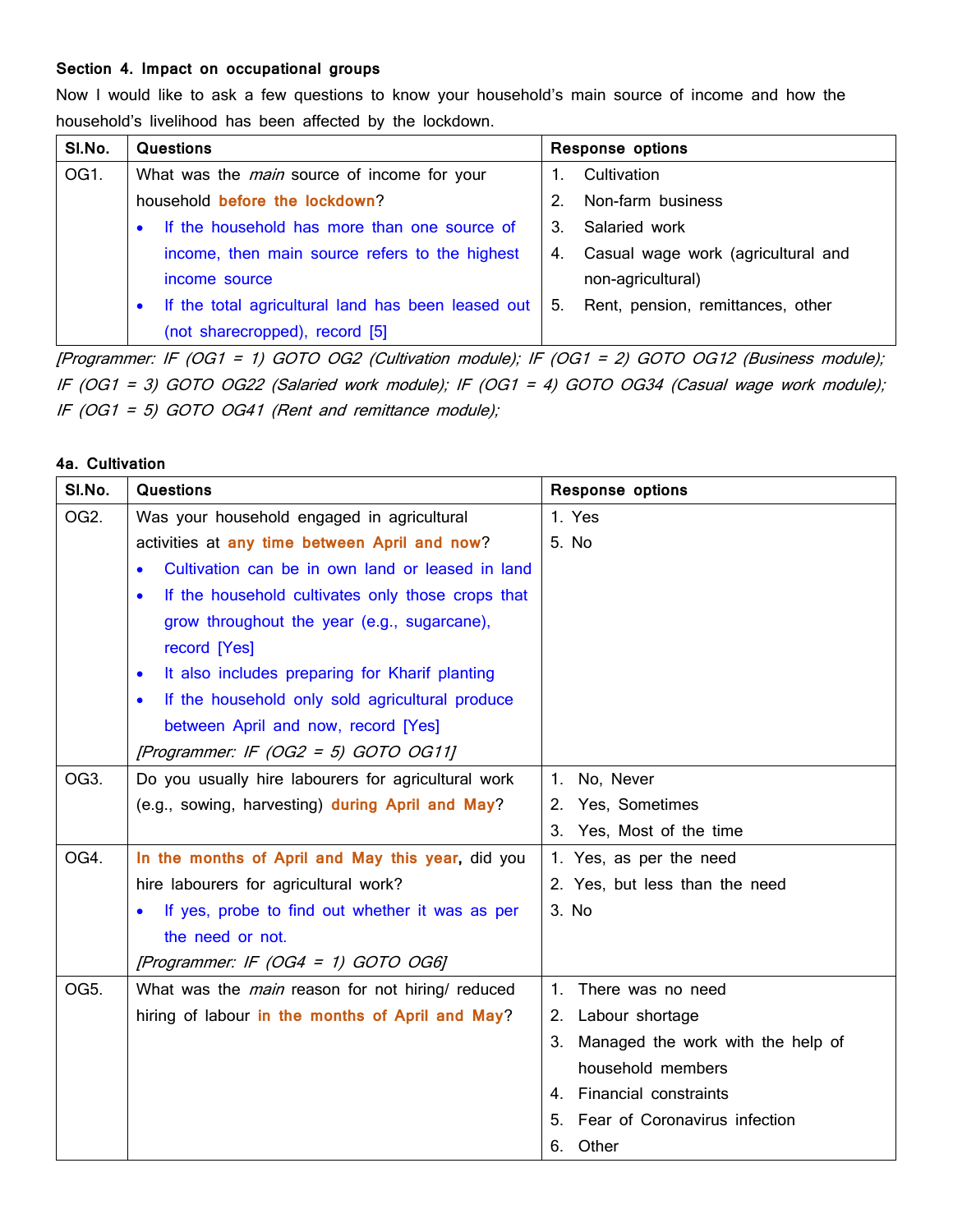| OG6.  | In the months of April and May, did you find it                  | No difficulty<br>1.                          |
|-------|------------------------------------------------------------------|----------------------------------------------|
|       | difficult to sell your produce in the market/Mandi or            | Some difficulty<br>2.                        |
|       | to a private buyer?                                              | 3. Lots of difficulty                        |
|       | Consider transport and selling related difficulties<br>$\bullet$ | Did not try to sell the produce<br>4.        |
|       | [Programmer: IF (OG6 = 4) GOTO OG9]                              |                                              |
| OG7.  | Compared to April and May, do you think that                     | Same as before<br>$1_{-}$                    |
|       | transportation situation and the selling of agricultural         | Worse than before<br>2.                      |
|       | produce has improved now?                                        | 3.<br>Better than before                     |
| OG8.  | Was the selling price of your agricultural produce               | $1_{\cdot}$<br>Got a lower price than usual  |
|       | affected in the months of April and May?                         | Got a higher price than usual<br>2.          |
|       | Usual is the scenario before the lockdown                        | Got the usual price<br>3.                    |
|       |                                                                  | 4. Could not sell the produce                |
| OG9.  | Are you facing any difficulties in obtaining inputs in           | 1. Yes                                       |
|       | preparation for Kharif crops such as seeds,                      | 2. No                                        |
|       | fertilizers, equipment or labour now?                            | 3. Have not started preparation for Kharif   |
|       | Do not consider increased price of inputs as a                   | crops                                        |
|       | difficulty                                                       |                                              |
|       | [Programmer: IF (OG9=2 OR 3) GOTO OG44]                          |                                              |
| OG10. | What type of inputs were difficult to obtain?                    | Seeds<br>1.                                  |
|       | Read out the responses one by one<br>$\bullet$                   | Fertilizers<br>2.                            |
|       | Record all that applies                                          | Pesticides<br>3.                             |
|       |                                                                  | Equipment<br>4.                              |
|       | [Programmer: GOTO OG44]                                          | Labour<br>5.                                 |
|       |                                                                  | Other<br>6.                                  |
| OG11. | What is the main reason that your household was                  | Usually don't cultivate in this season<br>1. |
|       | not engaged in agricultural activities between April             | 2. Because of the Coronavirus and the        |
|       | and now?                                                         | lockdown                                     |
|       |                                                                  | Other<br>3.                                  |

#### **4b. Non-farm business**

If there is more than one business in the household, ask about the business having the maximum income before the lockdown.

| SI.No. | Questions                                     | <b>Response options</b>     |
|--------|-----------------------------------------------|-----------------------------|
| OG12.  | Do you usually hire people for operating your | No, Never                   |
|        | business?                                     | Yes, Sometimes              |
|        |                                               | Yes, Most of the time<br>3. |
|        | [Programmer: IF (OG12 = 1) GOTO OG16]         |                             |
| OG13.  | During the months of April and May, did you   | Yes, all of them            |
|        | retain all your employees for this business?  | No, only some of them       |
|        |                                               | None                        |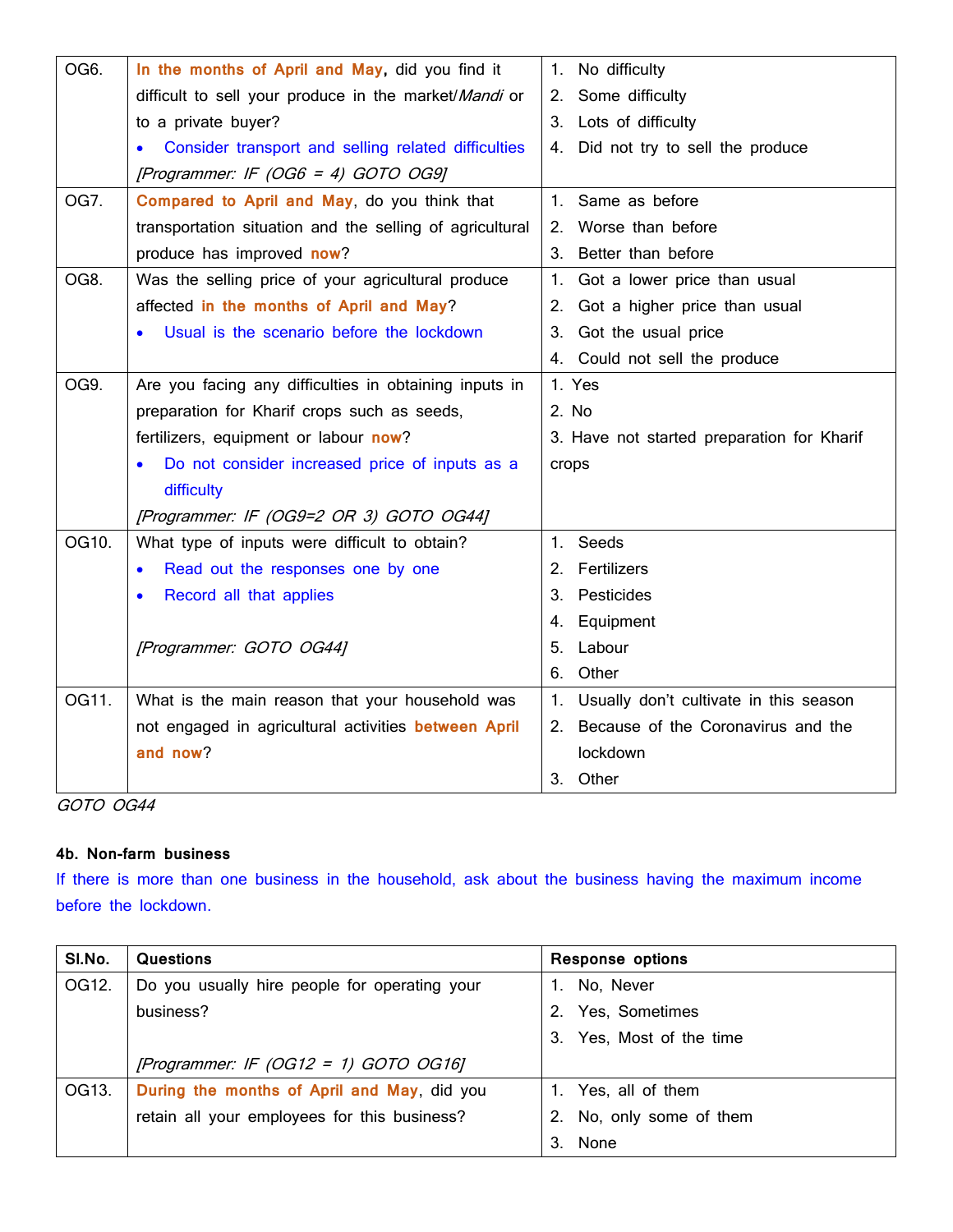|       | If the number of working days were reduced but            |    |                                          |
|-------|-----------------------------------------------------------|----|------------------------------------------|
|       | all the employees were retained, then code [1]            |    |                                          |
|       | [Programmer: IF $(OG13 = 1)$ GOTO OG15]                   |    |                                          |
| OG14. | What is the <i>main</i> reason for not retaining your     |    | 1. Business was declining/closed         |
|       | employees?                                                | 2. | Employees did not want to continue       |
|       |                                                           | 3. | Managed the work with the help of        |
|       |                                                           |    | household members                        |
|       |                                                           | 4. | <b>Financial constraints</b>             |
|       |                                                           |    | 5. Fear of Coronavirus infection         |
|       |                                                           |    | 6. Other                                 |
| OG15. | Were you able to pay your employees during April          |    | 1. Yes, full salary to all of them       |
|       | and May?                                                  | 2. | Yes, some of them/ partial salary        |
|       |                                                           | 3. | No, couldn't pay any of them             |
| OG16. | To what extent was your business affected during          | 1. | Closed down permanently                  |
|       | <b>April and May?</b>                                     |    | 2. Closed down/ Suspended all activities |
|       | If activities were suspended in the initial period        |    | temporarily                              |
|       | (e.g., in April) and then restarted later (e.g., in       | 3. | Curtailed activities to a large extent   |
|       | May), record [3]                                          | 4. | Not affected (same as before lockdown)   |
|       | If activities were suspended towards the end<br>$\bullet$ | 5. | Expanded the level of activities         |
|       | (e.g., in May) and did not restart, record [2]            |    |                                          |
|       | [Programmer: IF (OG16=1 OR 2) GOTO OG19]                  |    |                                          |
| OG17. | During the months of April and May, to what               | 1. | Very much                                |
|       | extent did you face difficulties in procuring inputs      | 2. | Somewhat                                 |
|       | for your business?                                        | 3. | Not at all                               |
|       | Consider supply issues leading to inadequate<br>$\bullet$ |    |                                          |
|       | stock or unavailability of raw materials                  |    |                                          |
|       | Do not consider worker related issues                     |    |                                          |
| OG18. | During the months of April and May, to what               |    | 1. Demand was very low                   |
|       | extent did you experience lower demand for your           | 2. | Somewhat low                             |
|       | product(s)?                                               | 3. | Not at all low                           |
|       | [Programmer: GOTO OG21]                                   |    |                                          |
| OG19. | Have you restarted your closed/ suspended                 |    | 1. Yes, restarted closed/ suspended      |
|       | business or opened a new business now?                    |    | business                                 |
|       | [Programmer: Ask this question IF (OG16=1 OR 2)]          |    | 2. Yes, started new business             |
|       | [Programmer: IF (OG19 = 1 OR 2) GOTO OG21]                |    | 3. No                                    |
|       | [Programmer: IF (OG19=3 & OG16=1) GOTO                    |    |                                          |
|       | OG21]                                                     |    |                                          |
| OG20. | Why have you not restarted your closed or                 | 1. | Raw materials / supplies not available   |
|       | suspended business?                                       | 2. | No demand for the product                |
|       | Record the main reason                                    | 3. | Workers not available                    |
|       | Do not read out responses                                 | 4. | Not enough money to restart              |
|       |                                                           | 5. | No permission to open yet                |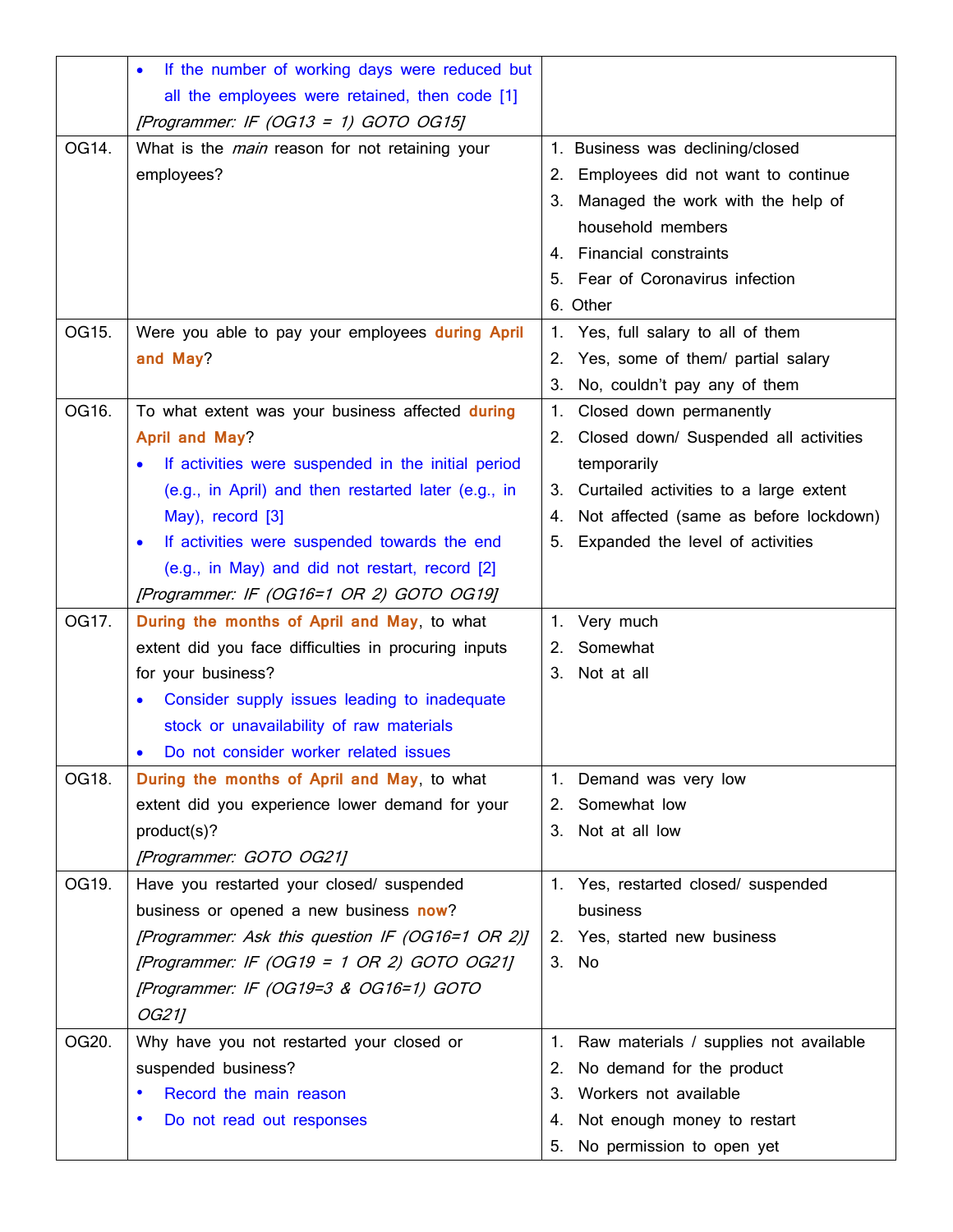|       | [Programmer: Ask this question only IF (OG16=2 &        |    | 6. Fear of Coronavirus infection |
|-------|---------------------------------------------------------|----|----------------------------------|
|       | $OG19=3)$ ]                                             |    | Other                            |
| OG21. | Compared to the months of April and May, do you         | 1. | Same as before                   |
|       | think the overall business situation has improved       |    | Worse than before                |
|       | now?                                                    |    | Better than before               |
|       | Consider both demand and supply aspects of<br>$\bullet$ |    |                                  |
|       | the business                                            |    |                                  |

#### **4c. Salaried work**

If there is more than one salaried worker in the household, ask about the highest earner among salaried workers before lockdown

| SI.No. | <b>Questions</b>                                         |         | <b>Response options</b>                  |
|--------|----------------------------------------------------------|---------|------------------------------------------|
| OG22.  | How many members in your household have salaried         |         | 1. One                                   |
|        | jobs? Also include the members who had a salaried job    | 2.      | Two                                      |
|        | before the lockdown, but does not have now.              |         | 3. More than two                         |
| OG23.  | Who is the employer of the salaried worker in your       |         | 1. Government/ Public sector             |
|        | household?                                               |         | undertaking                              |
|        | Probe whether government or private                      |         | 2. Private firm/ company                 |
|        |                                                          |         | 3. Private employer running own          |
|        |                                                          |         | business                                 |
|        |                                                          |         | 4. Hired by household for domestic       |
|        |                                                          |         | work                                     |
| OG24.  | Before the lockdown, how many employees                  | $1_{-}$ | $\overline{1}$                           |
|        | approximately worked at the office/ worksite of the      |         | $2.2 - 9$                                |
|        | salaried worker?                                         |         | 3. 10-19                                 |
|        | Record [1], if there is no other employee (e.g.,         |         | 4. 20-49                                 |
|        | domestic worker hired by a private employer)             |         | 5. 50 and above 50                       |
|        |                                                          |         | Don't Know                               |
| OG25.  | Did the salaried worker in your household continue to    |         | 1. Yes, at the physical office/ worksite |
|        | work during April and May?                               |         | 2. Yes, worked from home                 |
|        | If did not work but got paid, record [2]                 |         | 3. Yes, worked for part of the time at   |
|        | If worked part of the time and got relieved, record      |         | home or at the office/ worksite          |
|        | [5]                                                      |         | 4. No, did not work                      |
|        | [Programmer: IF (OG25 = 5) GOTO OG26 and then            | 5.      | No, was relieved                         |
|        | GOTO OG311                                               |         |                                          |
| OG26.  | Did the salaried worker in your household receive salary |         | 1. Yes, full salary for both months      |
|        | for the months of April and May?                         |         | 2. Yes, partial salary                   |
|        | If received salary for one month only, record [2]        |         | 3. Not paid yet but expects to receive   |
|        |                                                          |         | full or partial salary                   |
|        |                                                          |         | 4. No salary received at all for both    |
|        |                                                          |         | April and May                            |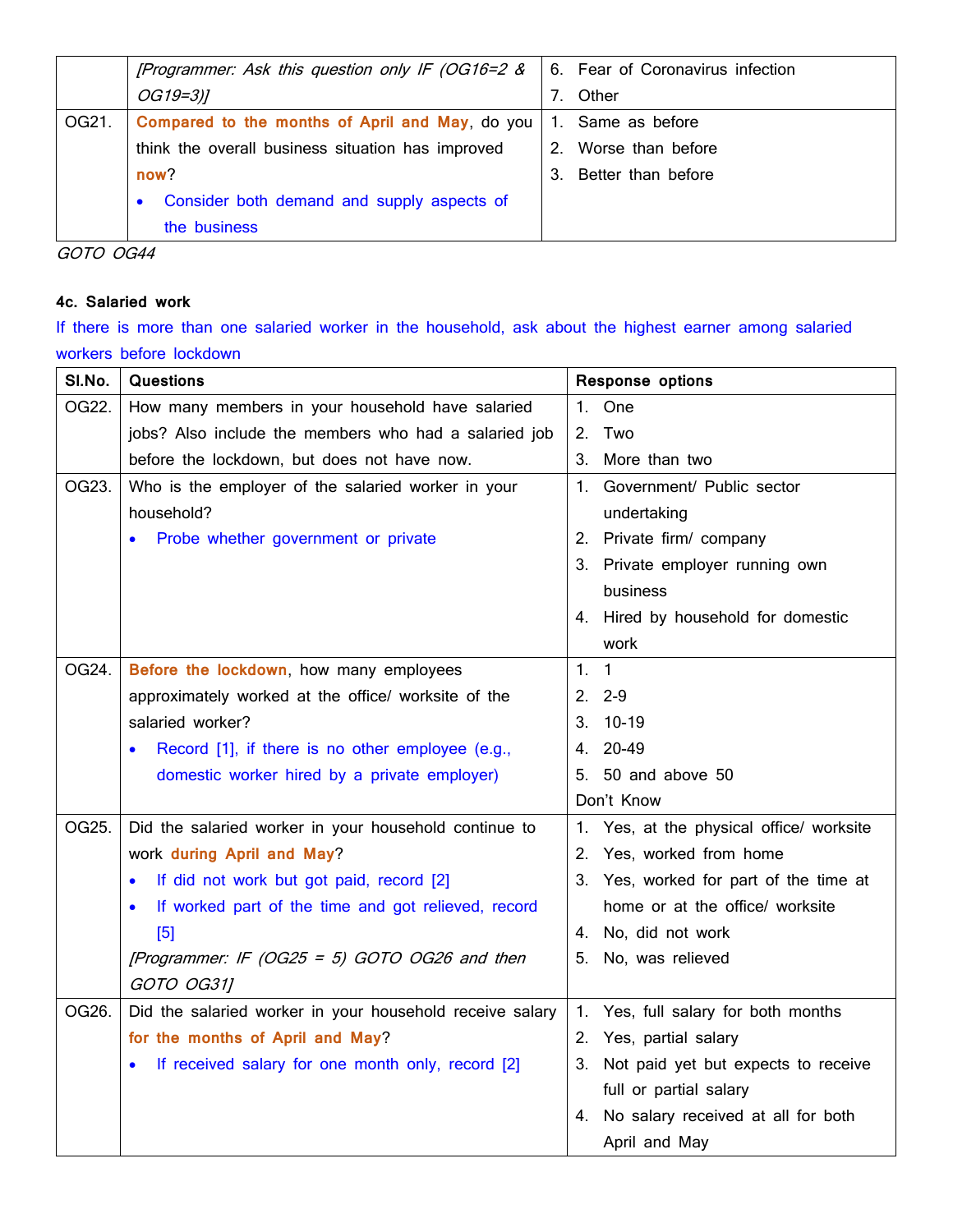| OG27. | Is the salaried worker in your household going to the       | 1. Yes                                      |
|-------|-------------------------------------------------------------|---------------------------------------------|
|       | office/ worksite now?                                       | 5. No                                       |
|       | [Programmer: IF (OG27 = 5) GOTO OG31/OG33/OG44]             |                                             |
| OG28. | Approximately, how many employees are coming to the         | 1. 80% or more employees                    |
|       | office/ worksite now, on a usual day?                       | More than 50%, but less than 80%<br>2.      |
|       |                                                             | 3. 30%-50%                                  |
|       |                                                             | 4. Less than 30% employees 30%              |
|       |                                                             | Don't Know                                  |
| OG29. | How does the salaried worker in your household              | Stays at the worksite                       |
|       | primarily commute to the office/ worksite now?              | 2. Walks                                    |
|       |                                                             | Uses own bicycle/ motorcycle/ car<br>З.     |
|       |                                                             | Commutes by hired vehicle (auto/<br>4.      |
|       |                                                             | car/ motorcycle)                            |
|       |                                                             | 5. Uses public transport like bus, train,   |
|       |                                                             | metro                                       |
|       |                                                             | 6. Office vehicle                           |
| OG30. | What kind of difficulties does the salaried worker face     | Difficult to get transportation<br>1.       |
|       | while commuting to the office/ worksite?                    | Takes more time to commute<br>2.            |
|       | Compare with the situation before lockdown<br>$\bullet$     | З.<br>Has to spend more money to            |
|       | DO NOT read out the responses<br>$\bullet$                  | commute                                     |
|       | Check all that the respondent mentions                      | Difficult to maintain social distance<br>4. |
|       |                                                             | Do not face any difficulties<br>5.          |
|       | [Programmer: IF 5 is selected, no other options can be      | Other<br>6.                                 |
|       | selected]                                                   |                                             |
| OG31. | Has he or she found another salaried work or started        | 1. Started working full time in the         |
|       | own business now?                                           | previous job                                |
|       |                                                             | 2.<br>Started new salaried job              |
|       | [Programmer: Ask only IF (OG25 = 3 OR 4 OR 5)]              | 3. Started own business                     |
|       | [Programmer: IF $(OG31 = 4)$ GOTO OG33/OG44]                | No<br>4.                                    |
| OG32. | Does he or she get the same salary/income as in the         | Same as before<br>1.                        |
|       | previous salaried job?                                      | Lower than before<br>2.                     |
|       |                                                             | 3. Higher than before                       |
| OG33. | Did <i>any other</i> salaried worker in your household lose | 1. Yes                                      |
|       | his/her job during the lockdown?                            | 5. No                                       |
|       | Do not consider the primary salaried worker about           |                                             |
|       | whom we have already asked                                  |                                             |
|       | [Programmer: Ask this question only if OG22 = 2 OR 3]       |                                             |

## **4d. Casual wage work**

If there is more than one casual wage labourer in the household, ask about the highest earner among casual wage labourers before lockdown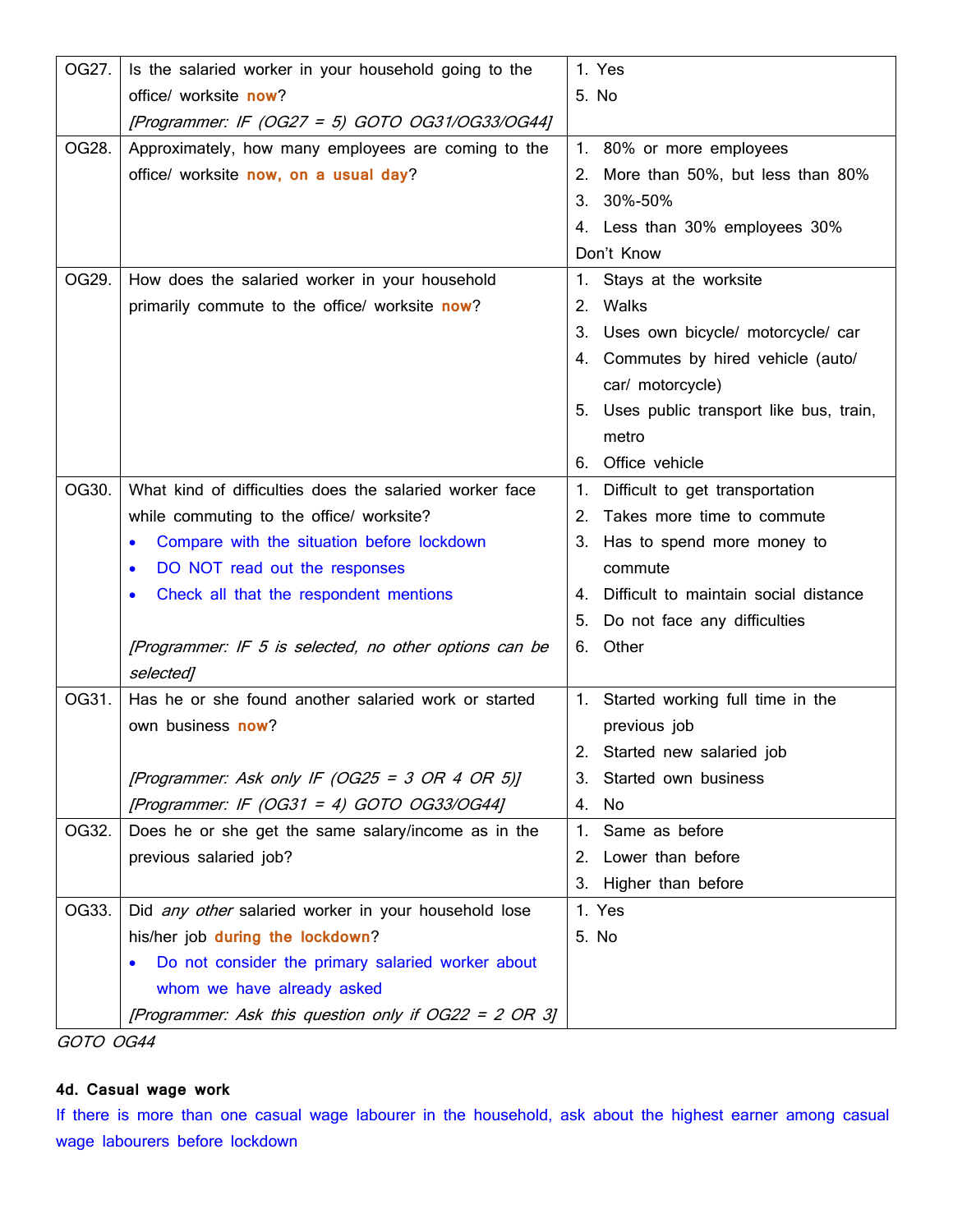| SI.No. | <b>Questions</b>                                                 | <b>Response options</b>                       |
|--------|------------------------------------------------------------------|-----------------------------------------------|
| OG34.  | How many members in your household work as casual                | 1. One                                        |
|        | wage labourers? Also include the members who used                | 2. Two                                        |
|        | to work as a casual wage worker before the lockdown,             | 3. More than two                              |
|        | but does not do so now.                                          |                                               |
|        | Casual wage labourers include both agricultural and<br>$\bullet$ |                                               |
|        | non-agricultural workers                                         |                                               |
| OG35.  | What type of work does the casual wage labourer in               | 1. Agricultural work                          |
|        | your household usually do?                                       | 2. Construction work                          |
|        | Consider primary earner only<br>$\bullet$                        | 3. Other                                      |
|        | Record [3] for piece rate work<br>$\bullet$                      |                                               |
| OG36.  | Did the casual wage labourer in your household find              | 1. For almost all days                        |
|        | work during the months of April and May?                         | 2. For some days                              |
|        |                                                                  | 3. No work at all                             |
|        | [Programmer: IF (OG36 = 3) THEN GOTO OG38]                       |                                               |
| OG37.  | Did the daily wage rate for this work decrease,                  | 1. Same as before                             |
|        | increase or remain unaffected during the months of               | 2. Decreased                                  |
|        | April and May?                                                   | 3. Increased                                  |
| OG38.  | Is the casual wage labourer in your household getting            | 1. Yes                                        |
|        | work now?                                                        | 2. Yes, but with difficulty                   |
|        |                                                                  | 3. No, the casual work situation hasn't       |
|        | [Programmer: IF (OG38 = 3 OR 4 OR 5) GOTO                        | improved yet                                  |
|        | OG44]                                                            | 4. No, but started a petty business/took      |
|        |                                                                  | up a salaried work                            |
|        |                                                                  | 5. Currently not looking for work             |
| OG39.  | How does the casual wage labourer in your household              | 1. Stays at the worksite                      |
|        | primarily commute to work now?                                   | 2. Walks                                      |
|        |                                                                  | Own bicycle/ motorcycle<br>3.                 |
|        |                                                                  | Hired vehicle (tempo/ auto/ lorry)<br>4.      |
|        |                                                                  | Public transport like bus, train, metro<br>5. |
|        |                                                                  | Employer provided vehicle<br>6.               |
| OG40.  | What challenges does the casual wage labourer face               | Difficult to get transportation<br>1.         |
|        | while commuting to the worksite?                                 | Takes more time to commute<br>2.              |
|        | Compare with the situation before lockdown<br>$\bullet$          | З.<br>Has to spend more money to              |
|        | DO NOT read out the responses<br>$\bullet$                       | commute                                       |
|        | Check all that the respondent mentions                           | Difficult to maintain social distance<br>4.   |
|        |                                                                  | No challenges faced<br>5.                     |
|        | [Programmer: IF 5 is selected, no other options can be           | Other<br>6.                                   |
|        | selected]                                                        |                                               |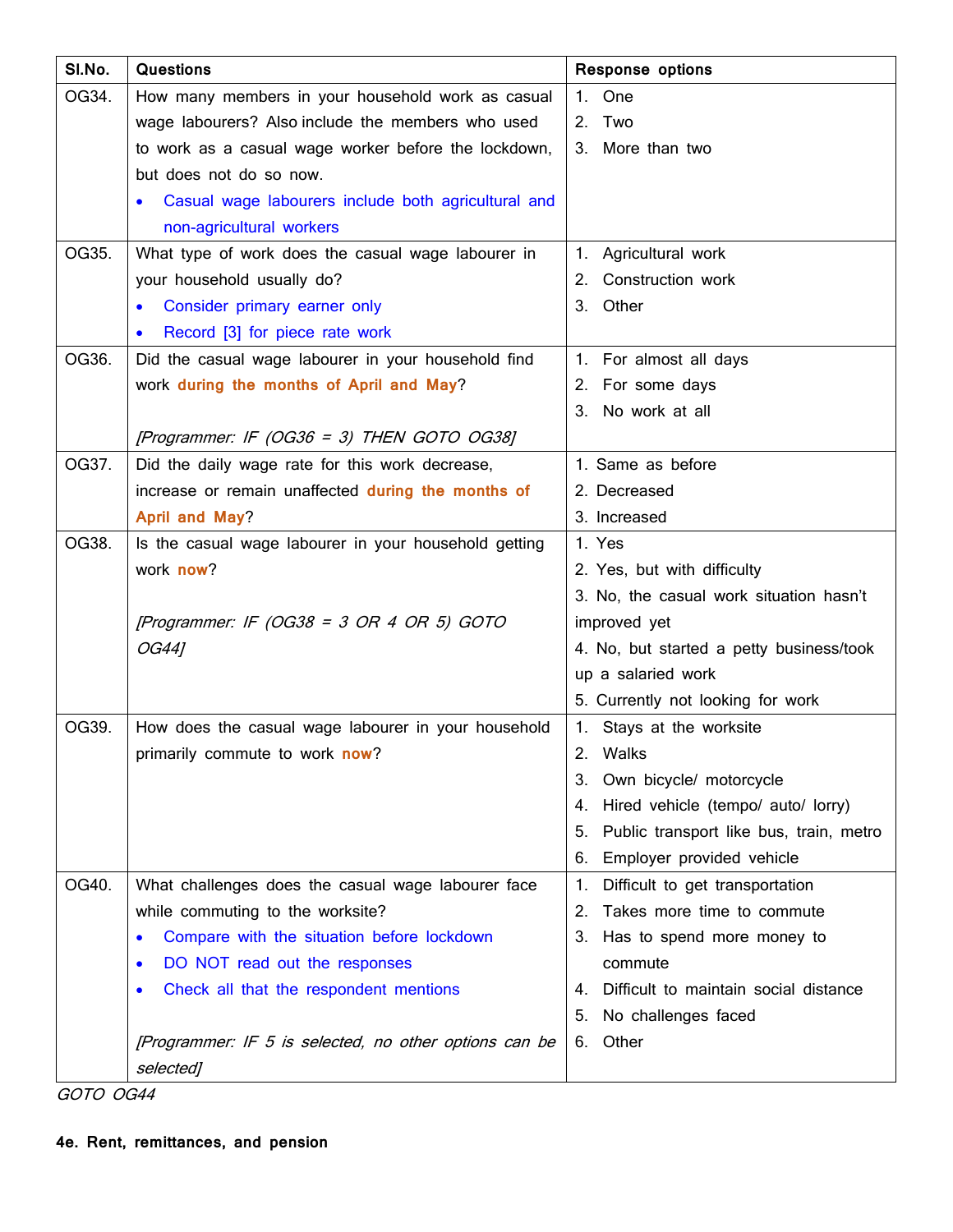| SI.No. | <b>Questions</b>                                                | <b>Response options</b>               |
|--------|-----------------------------------------------------------------|---------------------------------------|
| OG41.  | Did you receive rents for the months of April and               | 1. Full rent                          |
|        | May?                                                            | 2. Partial rent                       |
|        | Consider rent for leased out agricultural land and<br>$\bullet$ | 3. No rent                            |
|        | for other properties                                            | 4. Do not have property to rent       |
| OG42.  | Did you or members of your household receive                    | 1. Full pension                       |
|        | monthly pension for the months of April and May?                | 2. Partial pension                    |
|        |                                                                 | 3. No pension                         |
|        |                                                                 | 4. No one is a pensioner in the       |
|        |                                                                 | household                             |
| OG43.  | In the months of April and May, has the receipt of              | 1. Received the same amount as before |
|        | remittances by your household been affected?                    | 2. Received lower amount than before  |
|        | If the remittance is usually not received in the<br>$\bullet$   | 3. Received higher amount than before |
|        | months of April and May, record [1]                             | 4. Do not receive any remittance      |

### **4f. Main challenge in returning to work or business**

| OG44. | Now that the lockdown has been relaxed, and you          |    | 1. Hard to get work                      |
|-------|----------------------------------------------------------|----|------------------------------------------|
|       | and your family members may be able to return to         |    | 2. Customers are not buying              |
|       | work or your business, what is the <i>main challenge</i> | 3. | Hard to commute to work/ business        |
|       | you are facing?                                          | 4. | Wages/ salaries have been reduced        |
|       | DO NOT read out the responses<br>$\bullet$               | 5. | Worried about Coronavirus infection to   |
|       |                                                          |    | self and infecting family                |
|       |                                                          |    | 6. Employer is worried about Coronavirus |
|       | [Programmer: Ask all respondents]                        |    | infection and has not opened office/     |
|       |                                                          |    | worksite                                 |
|       |                                                          | 7. | Not facing any challenge                 |
|       |                                                          |    | 8. Other                                 |

#### **Section 5. Welfare measures**

Now I would like to ask a few questions about benefits received under the Government's welfare measures and other relief work.

| SI.No.      | <b>Questions</b>                                | <b>Response options</b> |
|-------------|-------------------------------------------------|-------------------------|
| WM1.        | Does your household have a ration card?         | 1. Yes                  |
|             |                                                 | 5. No                   |
| <b>WM2.</b> | In the month of May, did you receive any        | 1. Yes                  |
|             | additional or free ration from the PDS due to   | 5. No.                  |
|             | Coronavirus?                                    |                         |
|             | • If the additional ration was delivered by the |                         |
|             | government at home, record YES                  |                         |
|             |                                                 |                         |
|             | [Programmer: IF (WM2 = 5) GOTO WM5]             |                         |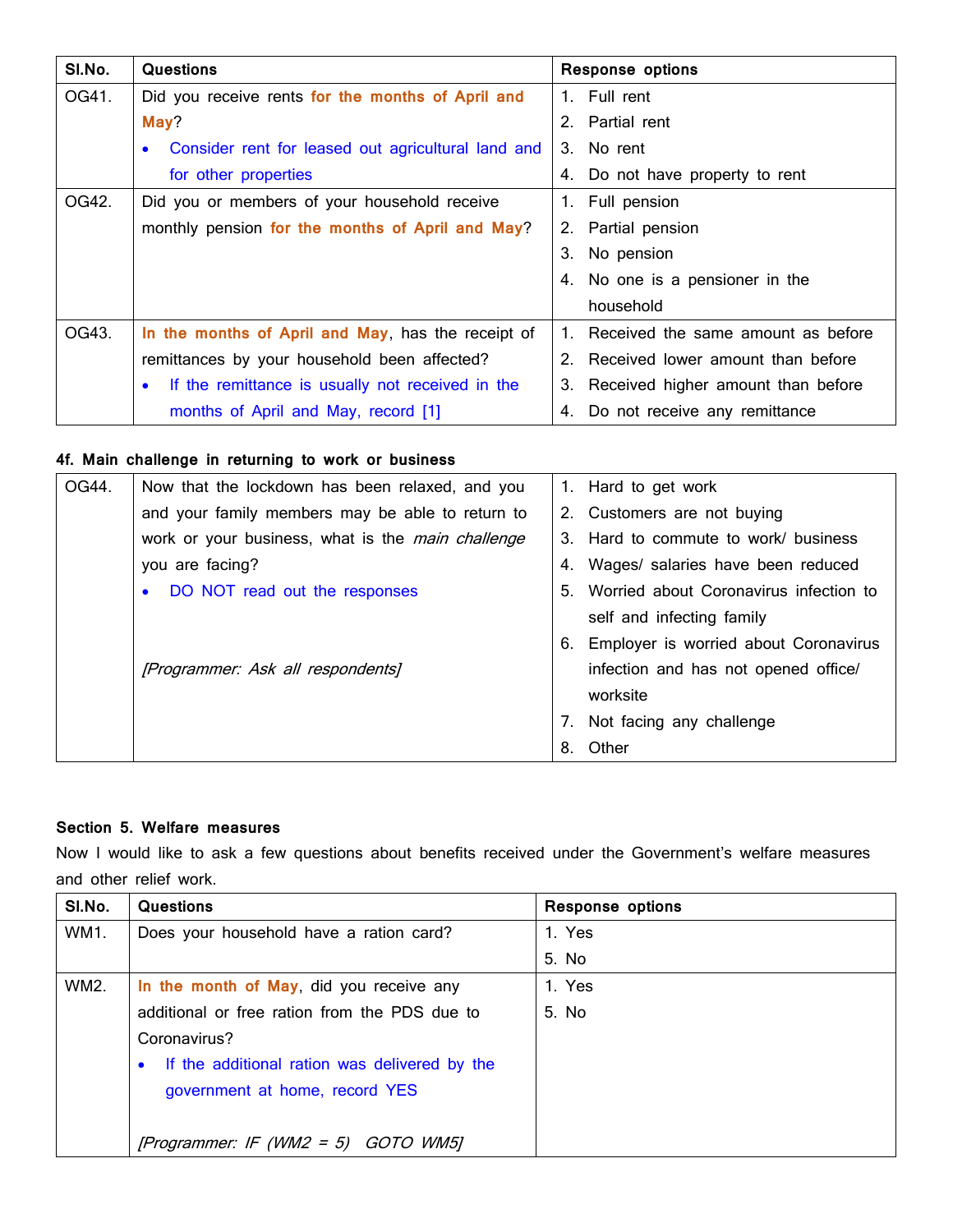| <b>WM3.</b> | In the month of May, how much additional ration            |       | a. Rice                           |       |     |  |
|-------------|------------------------------------------------------------|-------|-----------------------------------|-------|-----|--|
|             | did you receive?                                           |       | b. Wheat/ flour                   |       |     |  |
|             | Read out the responses one by one                          |       | c. Pulses, Chana                  |       |     |  |
|             | Record all that applies<br>$\bullet$                       |       |                                   |       |     |  |
|             | Record quantity in Kg<br>$\bullet$                         |       |                                   |       |     |  |
| WM4.        | Which document did you show to get the                     |       | 1. Aadhaar card                   |       |     |  |
|             | additional ration?                                         | 2.    | MGNREGA card                      |       |     |  |
|             | Probe about what the household needed to                   |       | 3. Shramik card                   |       |     |  |
|             | show at the PDS shop                                       |       | 4. e-coupon                       |       |     |  |
|             |                                                            | 5.    | Nothing                           |       |     |  |
|             | [Programmer: IF (WM1=5 and WM2=1) ask this                 |       | 6. Other                          |       |     |  |
|             | question]                                                  |       |                                   |       |     |  |
|             | [Programmer: IF 5 is selected no other option can          |       |                                   |       |     |  |
|             | be selected]                                               |       |                                   |       |     |  |
| <b>WM5.</b> | Why did you not get the additional ration?                 | 1.    | Did not need it                   |       |     |  |
|             | If tried to apply for e-coupon or token but                |       | 2. Shop was closed/hard to get to |       |     |  |
|             | could not get it, code [5]                                 | 3.    | Long queue                        |       |     |  |
|             |                                                            | 4.    | No supplies                       |       |     |  |
|             |                                                            | 5.    | Did not have documentation        |       |     |  |
|             | [Programmer: IF (WM2=5) ask this question]                 | 6.    | Did not go because of fear of     |       |     |  |
|             |                                                            |       | coronavirus                       |       |     |  |
|             |                                                            |       | 7. Other                          |       |     |  |
| <b>WM6.</b> | In the months of April and May, did you or                 |       | 1. Yes                            |       |     |  |
|             | anyone else in your household receive additional           | 5. No |                                   |       |     |  |
|             | cash in the bank account from the Government               |       | Don't Know                        |       |     |  |
|             | because of Coronavirus outbreak?                           |       |                                   |       |     |  |
|             | • Do not include regular government benefits               |       |                                   |       |     |  |
|             | If some cash transfers are made in advance<br>$\bullet$    |       |                                   |       |     |  |
|             | that should be considered as additional cash               |       |                                   |       |     |  |
|             | Consider amount received (besides subsidy) in<br>$\bullet$ |       |                                   |       |     |  |
|             | bank account for LPG cylinder from Ujjwala                 |       |                                   |       |     |  |
|             | Yojana                                                     |       |                                   |       |     |  |
|             | [Programmer: IF (WM6 = $5$ OR DK) GOTO WM8]                |       |                                   |       |     |  |
| <b>WM7.</b> | How much additional cash did your household                |       | Scheme<br>No.                     | April | May |  |
|             | receive through various schemes?                           |       |                                   |       |     |  |
|             | Read out the schemes one by one<br>٠                       | 1.    | PM Ujjwala                        |       |     |  |
|             | Record all the schemes that apply<br>٠                     |       | Yojana                            |       |     |  |
|             | For each scheme, record amount of additional<br>٠          | 2.    | PM KISAN                          |       |     |  |
|             | cash received separately for April and May                 | 3.    | Jan Dhan                          |       |     |  |
|             | If received additional cash, but doesn't know<br>٠         |       | Yojana                            |       |     |  |
|             | the scheme, record amount in the last row                  | 4.    | Cash transfers                    |       |     |  |
|             |                                                            |       | for pensioners,                   |       |     |  |
|             |                                                            |       |                                   |       |     |  |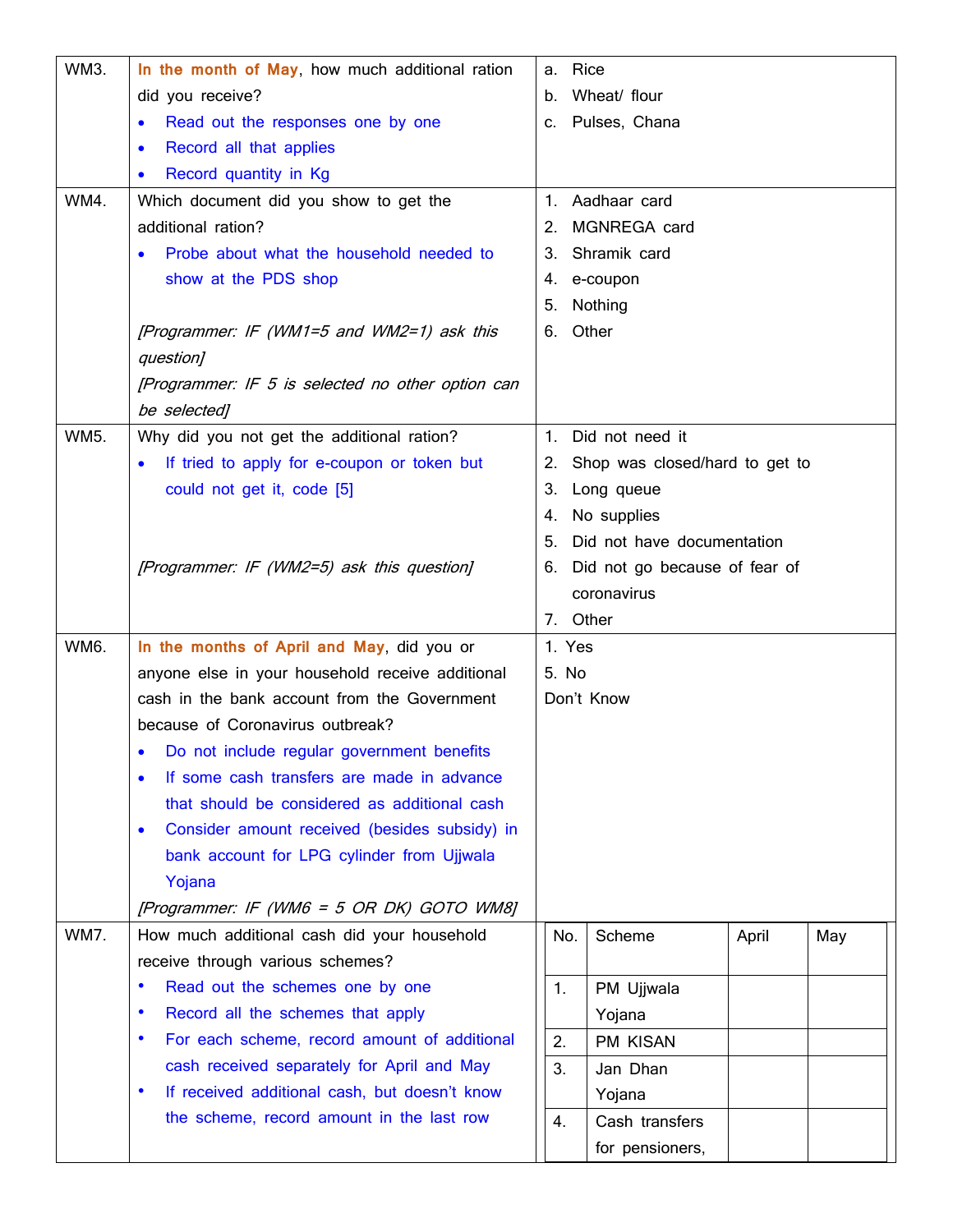|             | If cash received in lieu of mid-day meal, record<br>$\bullet$ |    |        | divyang and                                |  |
|-------------|---------------------------------------------------------------|----|--------|--------------------------------------------|--|
|             | amount in the last row                                        |    |        | widows                                     |  |
|             |                                                               | 5. |        | <b>MGNREGA/</b>                            |  |
|             |                                                               |    |        | Shramik card                               |  |
|             |                                                               | 6. |        | Any other                                  |  |
|             |                                                               |    |        | scheme                                     |  |
| <b>WM8.</b> | In the month of May, did you find work using                  |    | 1. Yes |                                            |  |
|             | MGNREGA job card or Shramik card?                             |    | 5. No  |                                            |  |
| WM9.        | In the month of May, did your child receive mid-              |    |        | 1. Yes, cooked meal                        |  |
|             | day meal or grains from the school?                           | 2. |        | Yes, grains                                |  |
|             | Do not consider dry food (e.g., biscuits)                     | 3. |        | No, didn't receive anything                |  |
|             | distributed from Anganwadi Centres                            |    |        | 4. NA, all children are in private school  |  |
|             |                                                               |    |        | 5. NA, no child/ child too young/ no child |  |
|             |                                                               |    |        | below class 8                              |  |
| WM10.       | In the month of May, did you receive ration or                |    |        | 1. Ration                                  |  |
|             | any type of help in cash or kind from any non-                |    |        | 2. Cooked food                             |  |
|             | government or charitable organization or individual?          |    |        | 3. Sanitizers, face masks                  |  |
|             | If YES, probe about the type of relief received<br>$\bullet$  |    |        | 4. Medicine                                |  |
|             | DO NOT read out the responses<br>$\bullet$                    |    |        | 5. Cash                                    |  |
|             | Check all that the respondent mentions<br>$\bullet$           | 6. |        | Did not receive anything                   |  |
|             | [Programmer: IF 6 is selected no other options can            |    |        | 7. Other                                   |  |
|             | be selected]                                                  |    |        |                                            |  |

# **Section 6. Demographic characteristics of the respondent**

| SI.No.            | <b>Questions</b>                       | <b>Response options</b>                               |
|-------------------|----------------------------------------|-------------------------------------------------------|
| DE1.              | Select the Sex of the respondent       | 1. Male                                               |
|                   |                                        | 5. Female                                             |
| DE <sub>2</sub> . | How many standards/ years of education | <b>Numbers</b>                                        |
|                   | have you completed?                    |                                                       |
| DE3.              | What is your primary occupation?       | Cultivation<br>1.                                     |
|                   |                                        | Allied agriculture<br>2.                              |
|                   |                                        | Agricultural wage labour<br>3.                        |
|                   |                                        | Non-agricultural wage labour<br>4.                    |
|                   |                                        | Petty shop/Small business<br>5.                       |
|                   |                                        | <b>Organized Trade/Business</b><br>6.                 |
|                   |                                        | Salaried employee<br>7.                               |
|                   |                                        | Other professional work such as Doctor, Lawyer,<br>8. |
|                   |                                        | Chattered accountant                                  |
|                   |                                        | 9. Retired                                            |
|                   |                                        | 10. Household work/Housewife                          |
|                   |                                        | 11. Student                                           |
|                   |                                        | 12. Looking for work/Unemployed                       |